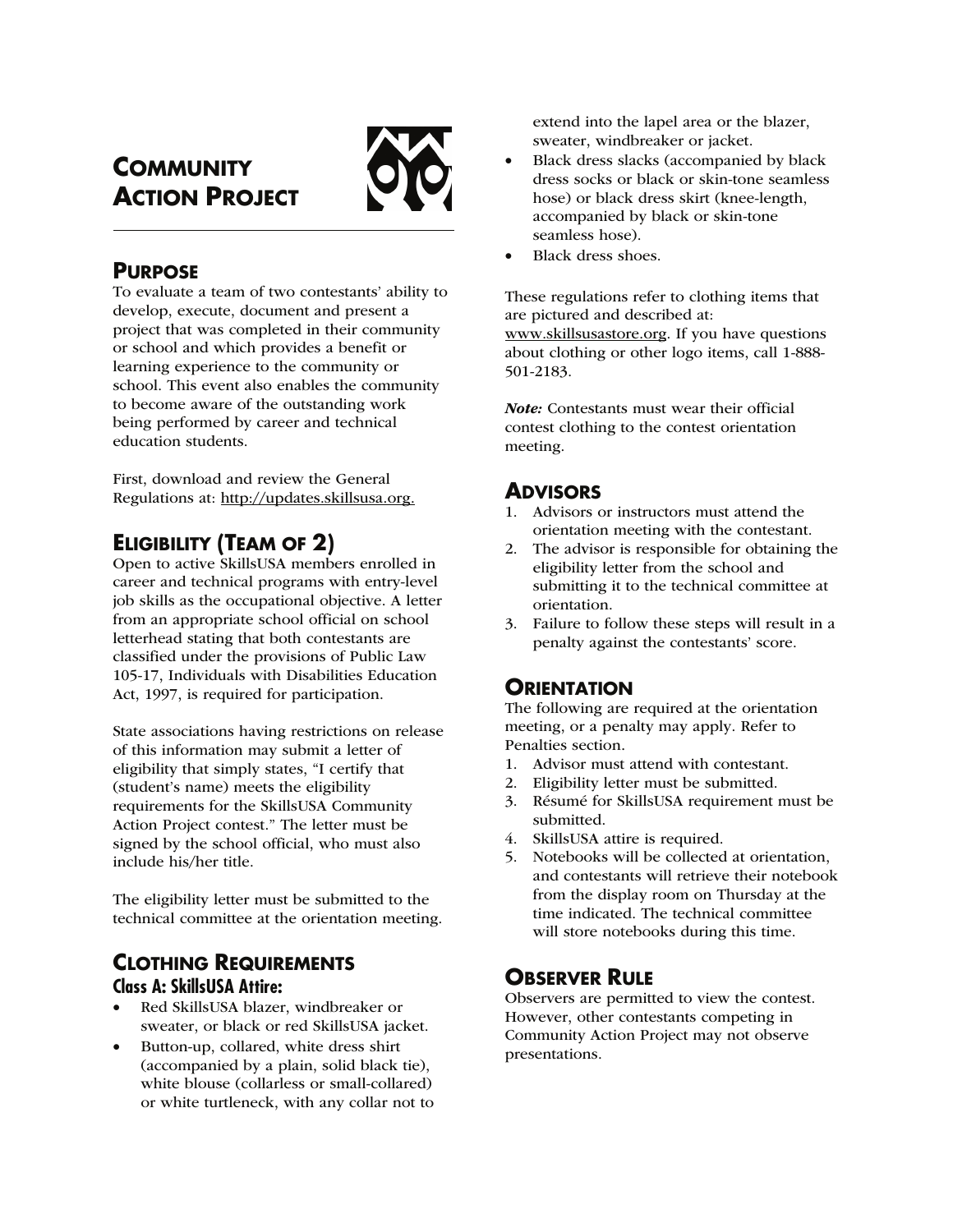### **TIME LIMITS**

Contestants' presentation must be a minimum of 5 minutes and a maximum of 10 minutes. Penalties apply for presentations less than the 5 minutes or greater than the 10 minutes in increments of 30 seconds or fraction thereof.

Setup time for the presentation is not scored; however, this time should be kept to a minimum.

### **PENALTIES**

Penalties apply for the following:

- 1. No advisor attending the orientation: -10 points.
- 2. Missing eligibility letter at orientation: -10 points.
- 3. Attire incorrect at orientation: -10 points.
- 4. Résumé not submitted at orientation (requirement of SkillsUSA): -10 points.
- 5. Presentation time: -5 points for every 30 seconds or fraction thereof (if less than 5 minutes or more than 10 minutes).

### **EQUIPMENT AND MATERIALS**

- 1. Supplied by the technical committee:
	- a. Judges, including a timekeeper.
		- b. All necessary information for the judges and technical committee.
		- c. A projector and screen will be provided if using electronic media; however, cabling must be provided by the contestant.
- 2. Supplied by the contestant:
	- a. SkillsUSA three-ring notebook documenting the project, which will be on display for one day after the presentations.
	- b. Presentation media, such as laptop computer, poster boards, etc.
	- c. If using an electronic presentation media, bring a stick or thumb drive for backup.
	- d. Cable specific for the laptop and the projector, if using a laptop.
	- e. Backup presentation media should be available in case of technical difficulties.

Note: Your contest may also require a hard copy of your résumé as part of the actual contest. Check the Contest Guidelines and/or the updates page on the SkillsUSA website at: http://updates.skillsusa.org.

### **ARRANGEMENT OF ROOMS**

- 1. An assembly area will be set up for the contestants to wait their turn.
- 2. Presentation room is provided and includes a table and chair, if needed by the contestant.
- 3. Projector for electronic presentations.
- 4. Screen or appropriate area for projection, if needed.
- 5. Table and chairs for judges.
- 6. Chairs for observers.

## **SCOPE OF THE CONTEST**

The contest will require the contestants to develop and execute a project in their community or school. Documentation or recording of the events will be maintained in a SkillsUSA notebook to be presented at the competition. The presentation shall last a minimum of 5 minutes and a maximum of 10 minutes and will include an explanation of the purpose and scope of the project, how the project was developed, methods used, implementation and execution of the project and its results.

### **Knowledge Performance**

No written employability skills knowledge test is required for this contest.

#### **Skill Performance**

The contest requires the contestants to develop and execute a project in the community or school community.

The contest will consist of two parts: a SkillsUSA notebook outlining the community service project and a live presentation by two eligible contestants explaining the project. Refer to contest guidelines for specific requirements.

Both the presentation and the notebook will be reviewed and judged at the time of the contest. The notebook will then be on display for a period of time. Responsibility to retrieve the notebook at the end of the display period is upon the contestants.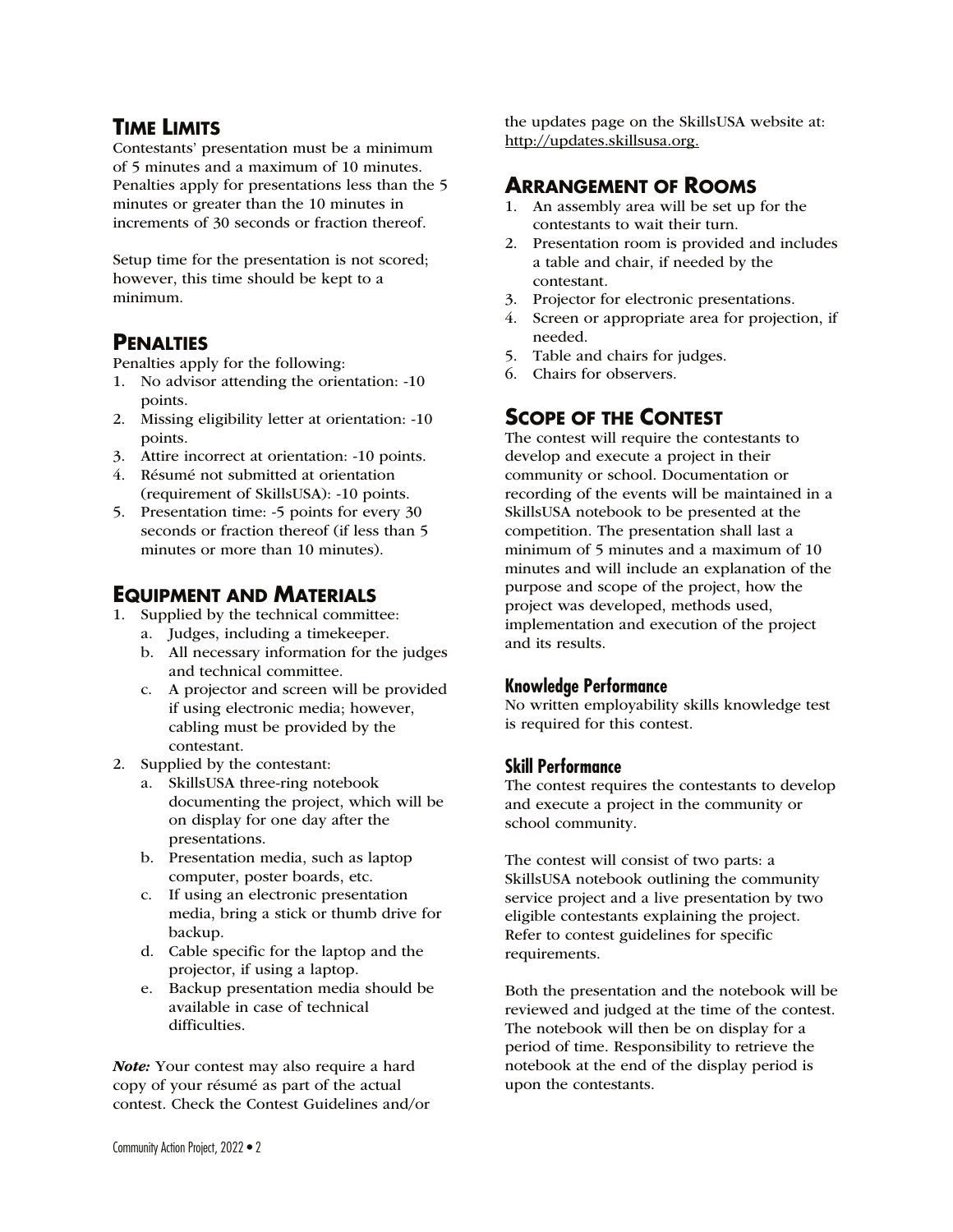## **CONTEST GUIDELINES**

#### 1. Completed at home school.

Project will be completed prior to competition. Requirements are:

- a. Determine the need or desire for a project.
- b. Outline the project.
- c. Develop the timeline of the project.
- d. Implement the project.
- e. Anticipate results of the project or its impact to the community or school community.
- f. Include participation of others involved: school peers, school administration, community leaders or other support people.
- g. Evaluate final results of the project.

#### 2. Notebook.

The purpose of the notebook is to document and capture the chronological events in the completion of the project.

- a. The notebook must be an official SkillsUSA three-ring binder. Notebook must contain no more than 30 pages (60 surfaces). Note: A surface is only that material which can be pasted or glud to a notebook page. Any pockets, foldout pages, individual materials contained in plastic sleeves, multiple pages or similar features will count as additional surfaces and may be subject to penalty. Pages may be plasticized without affecting the scores.
- b. Pictures (or copies of pictures) may be used throughout the notebook to assist judges in understanding the project.
- c. Notebook Organization Requirements.

#### 1. Title Page.

- Name of the project, school name and address, names of the presenting team and any other members of the team who worked on the project at the home school.
- 2. Introduction. Provide a brief description of the project.
- 3. Table of Contents.
- 4. Section  $1$  Methodology. Describe the methodology for determining the project to be completed. How did you decide on

the project? Who did you enlist at this stage? What was the anticipated goal of the project?

- 5. Section 2 Organization. Describe how the project was organized. What was the timeline? Who was responsible for which steps, and how did you determine this?
- 6. Section 3 Implementation Schedule. What were the specific steps to be followed?
- 7. Section  $4$  Result of the Project. What was the impact of the project on the school or community? Who benefited from the project?
- 8. Section  $5 -$  Recognition for the Project.

Was this project recognized in any local papers, school papers, radio, TV or other news media? Did you receive letters of appreciation, congratulations or any other types of recognition? Do you have pictures or copies of pictures that may be included?

9. Section 5 — Evaluation. Do you feel the project was successful? Why or why not? What are your recommendations and/or thoughts for this project?

#### 3. Presentation.

The purpose of the presentation is to provide the judges with an understanding of the project, how the project was decided or determined, how it was completed, results achieved, and comments or recommendations for others to do a similar project.

- a. Presentation is a minimum of 5 minutes and a maximum of 10 minutes in length.
- b. Time penalty of 5 points is deducted for each 30 seconds (or fraction) under the five minutes or for each 30 seconds (or fraction) over the 10 minutes.
- c. Timing is started when the presentation begins. Timekeeper will signal the presenters at 5, 7 and 9 minutes.
- d. Presentation can use any type of media, such as PowerPoint, slides, posters or any other media that would be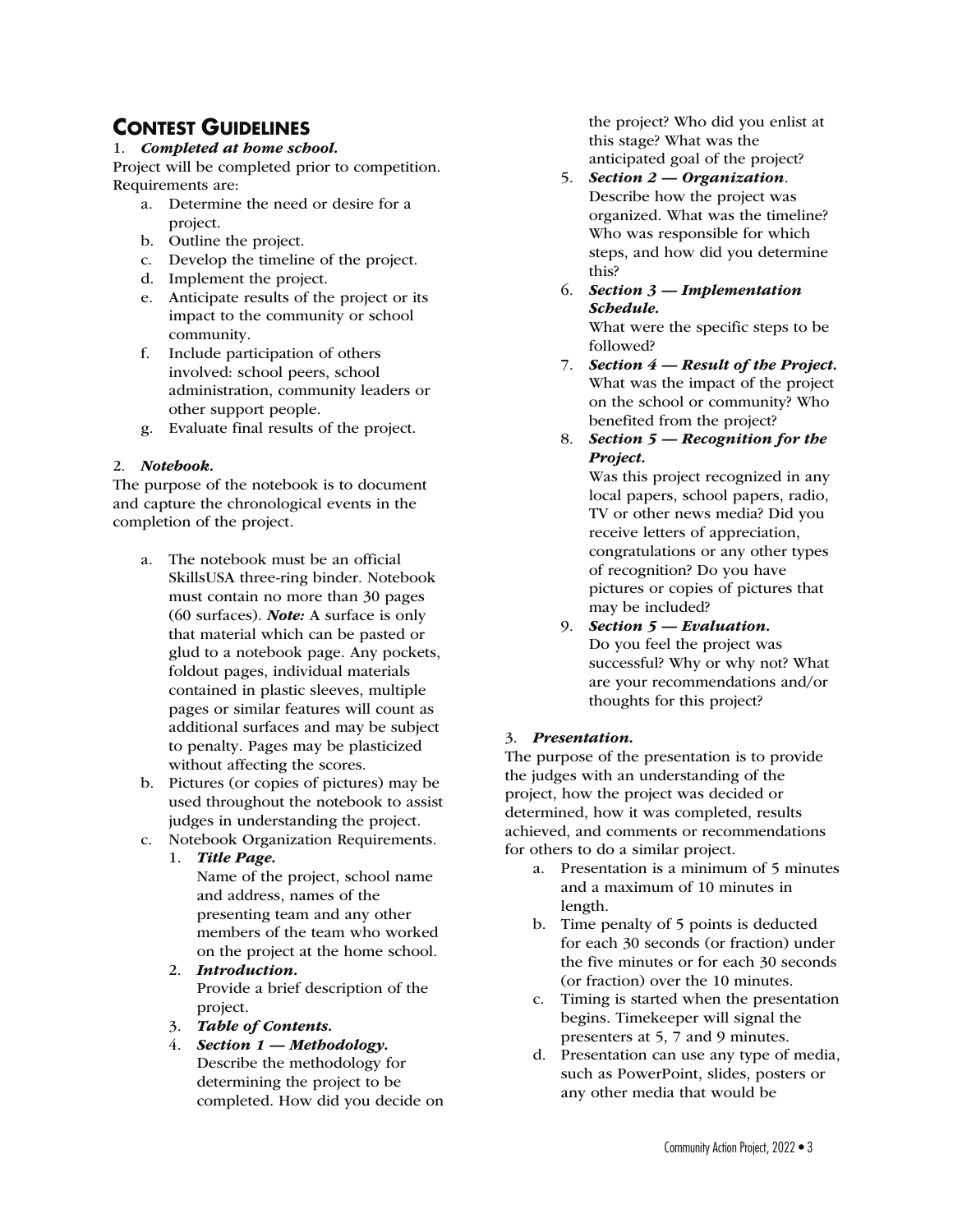appropriate. Be creative in expressing your presentation to the judges.

- e. All presentation materials must be produced by the students involved in the project, whether they are presenting or not.
- f. Both members of the team must participate in the presentation.
- g. Introduction: Brief description and scope of the project
- h. Project Scope: How was the project initiated, what triggered this project?
- i. Organization: Planning steps, objectives
- j. Steps and Timeline: What are the planning steps to implement this project, what was the timeline, and how did you align the steps and timeline?
- k. Results: Evaluate the impact of the project on the school or community or whoever was the recipient and received benefit of the project.
- l. Closing: Indicate if the project was successful or not. If successful, why, and if not successful, why not?
- m. Organization of Presentation: Follow the appropriate steps of a presentation: opening/introduction, scope of project, steps and timeline, results and closing.
- n. Presence, Demeanor, Self-Confidence: Involve all members, demonstrate poise, self-control, good platform performance and personal confidence.

Check the SkillsUSA website for updates: updates.skillsusa.org

#### **Standards and Competencies**

#### **CAP 1.0 — Create a community project.**

- 1.1 Determine the need/desire for the project.
- 1.2 Develop the project.
- 1.3 Obtain assistance in completing the project.
- 1.4 Execute the project.

#### **CAP 2.0 — Create a professional notebook that follows guidelines and effectively expresses project.**

- 2.1 Design a title page that lists the name of the project.
- 2.2 Prepare an introduction.
- 2.3 Construct a table of contents, organize subjects in order, and list with page numbers.
- 2.4 Write clear and effective objectives and scope of project.
- 2.5 Describe impact of the project on the school or community.
- 2.6 Secure any publicity, including newspaper articles, letters of commendation from appropriate sources.
- 2.7 Clearly evaluate and recommend (or not) the project.

#### **CAP 3.0 — Design and prepare an effective presentation that provides the judges with an overview of the project, including results achieved.**

- 3.1 Both contestants must participate in the presentation.
- 3.2 Prepare a 5- to 10-minute demonstration of the project.
- 3.3 Organize the demonstration in a logical and coherent manner.
- 3.4 Explain the project through the use of displays and visuals, incorporating at least one of the following visual aids in the presentation: posters, flip chart, overhead transparencies, 35mm slide presentation and/or PowerPoint or other computer presentation.

#### **CAP 4.0 — Deliver the presentation in a professional manner meeting the standards outlined by the technical committee.**

- 4.1 Explain the project through the use of media you have chosen.
- 4.2 Demonstrate an effective and pleasing delivery style.
- 4.3 Effectively use verbal illustrations and examples.
- 4.4 Make a formal and effective introduction to the presentation that clearly identifies the scope of the project.
- 4.5 Use a variety of verbal techniques including: modulation of voice, changing volume, varied inflection, modifying tempo and verbal enthusiasm.
- 4.6 Demonstrate poise and self-control while presenting.
- 4.7 Demonstrate good platform development and personal confidence.
- 4.8 Tie organizational elements together with an effective closing.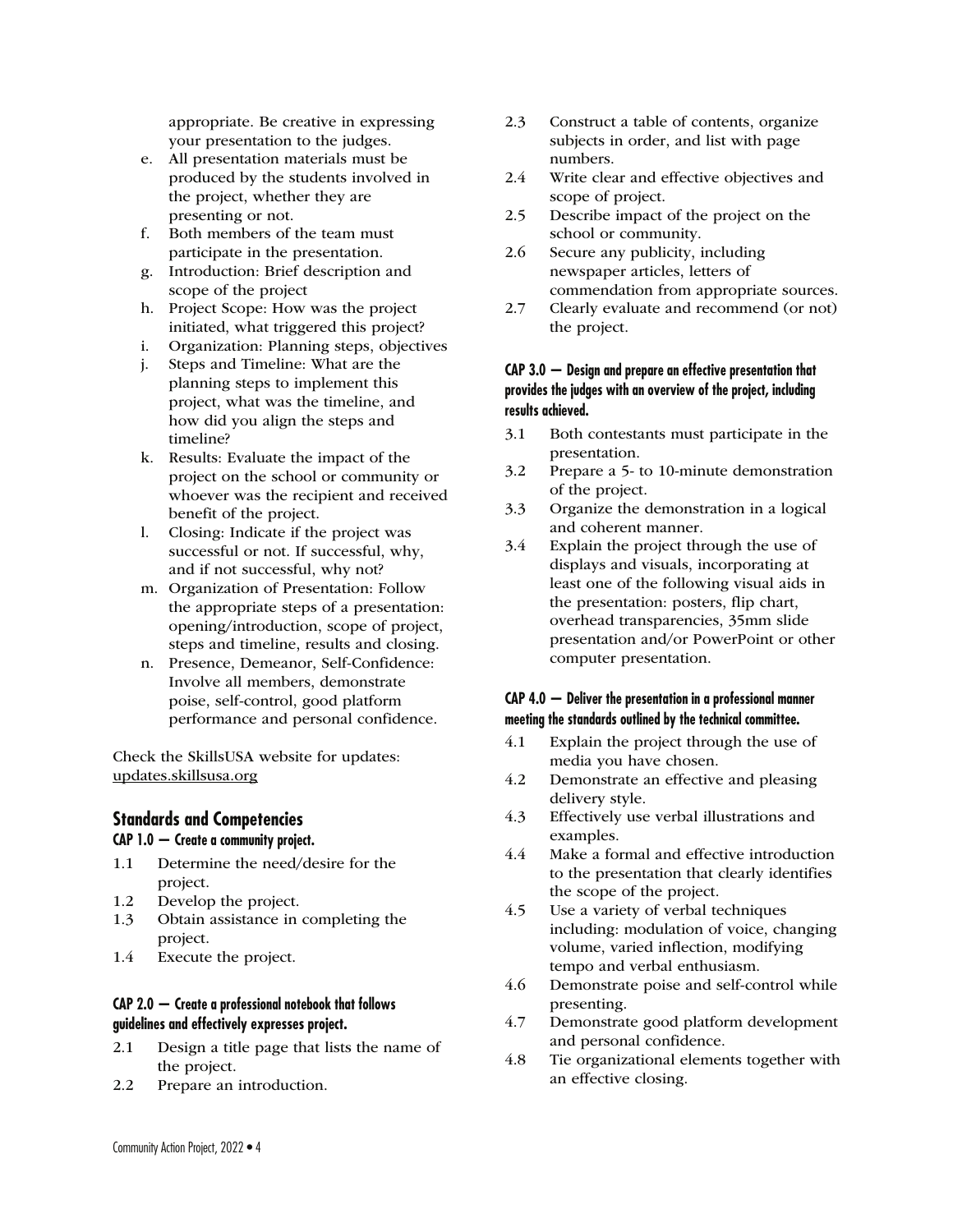4.9 Complete the presentation within the time limits set by contest requirements.

#### **CAP 5.0 — Wear appropriate clothing per SkillsUSA national requirements.**

- 5.1 Display clothing that meets national standards for competition.
- 5.2 Demonstrate good grooming in dress and personal hygiene.

#### **CAP 6.0 — SkillsUSA Framework.**



The SkillsUSA Framework is used to pinpoint the Essential Elements found in Personal Skills, Workplace Skills and Technical Skills Grounded in Academics. Students will be expected to display or explain how they used some of these Essential Elements. Please reference the graphic above, as you may be scored on specific elements applied to your project. For more, visit: www.skillsusa.org/about/skillsusaframework/.

#### **Committee Identified Academic Skills**

The technical committee has identified that the following academic skills are embedded in this contest.

#### **Math Skills**

Potential calculations based on providing results or the project, cost analysis, etc.

#### **Science Skills**

Potential green project or other project related to the environment within the community.

#### **Social Studies Skills**

Community demographics, generational impact, historical impact based on the type of project.

#### **Language Arts Skills**

- Provide information in oral presentations.
- Demonstrate use of verbal communication skills: word choice, pitch, feeling, tone and voice.
- Demonstrate use of nonverbal communication skills: eye contact, posture and gestures using interviewing techniques to gain information.
- Organize and synthesize information for use in written and oral presentations.
- Use print, electronic databases and online resources to access information in books and articles.
- Demonstrate narrative writing.
- Demonstrate informational writing.
- Edit writing for correct grammar, capitalization, punctuation, spelling, sentence structure and paragraphing.

#### **Connections to National Standards**

State-level academic curriculum specialists identified the following connections to national academic standards.

#### **Math Standards**

None Identified

**Source:** NCTM Principles and Standards for School Mathematics. For more information, visit: www.nctm.org.

#### **Science Standards**

- Understands the nature of scientific inquiry.
- Understands the scientific enterprise.

Source: McREL compendium of national science standards. To view and search the compendium, visit: www2.mcrel.org/compendium/browse.asp.

#### **Language Arts Standards**

Students adjust their use of spoken, written and visual language (e.g., conventions, style, vocabulary) to communicate effectively with a variety of audiences and for different purposes.